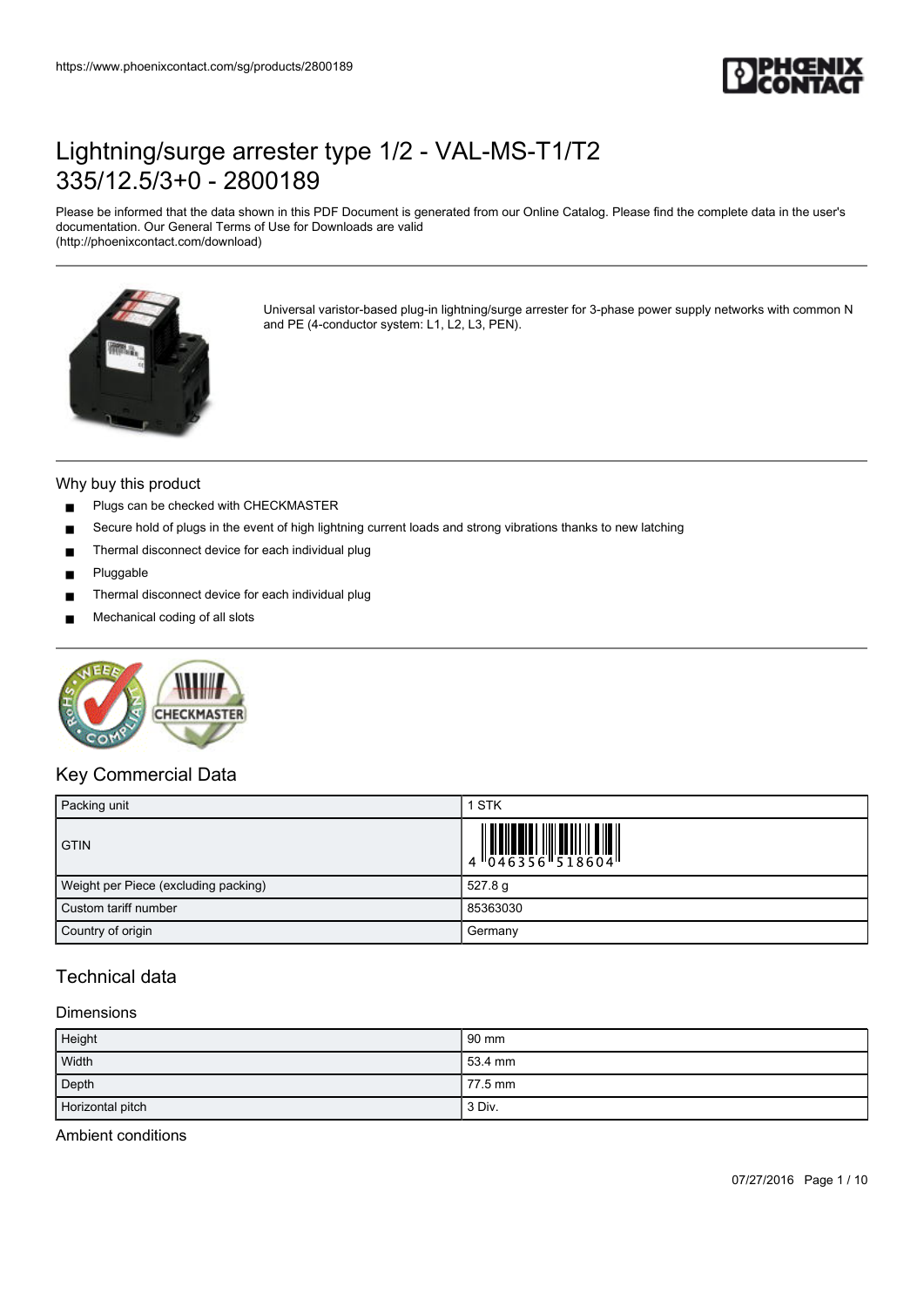

## Technical data

### Ambient conditions

| Degree of protection                    | IP20 (only when all terminal points are used)              |
|-----------------------------------------|------------------------------------------------------------|
| Ambient temperature (operation)         | $-40 °C  80 °C$                                            |
| Ambient temperature (storage/transport) | $-40 °C \dots 80 °C$                                       |
| Altitude                                | $\leq$ 2000 m (amsl (above mean sea level))                |
| Permissible humidity (operation)        | $5\%$ 95%                                                  |
| Shock (operation)                       | 30g (half sinus / 11 ms / $3x \pm X$ , $\pm Y$ , $\pm Z$ ) |
| Vibration (operation)                   | 7.5g (10  500 Hz / 2.5 h / X, Y, Z)                        |

#### **General**

| IEC test classification                | 1/11                                    |
|----------------------------------------|-----------------------------------------|
|                                        | T1/ T2                                  |
|                                        | T <sub>1</sub>                          |
| EN type                                | T1/ T2                                  |
|                                        | T <sub>1</sub>                          |
| IEC power supply system                | TN-C                                    |
| Number of ports                        | One                                     |
| SPD design                             | Voltage-limiting type                   |
| Mode of protection                     | L-PEN                                   |
| Mounting type                          | DIN rail: 35 mm                         |
| Color                                  | jet black RAL 9005                      |
| Housing material                       | PA 6.6                                  |
|                                        | PBT                                     |
| Degree of pollution                    | $\overline{2}$                          |
| Flammability rating according to UL 94 | $V-0$                                   |
| Type                                   | DIN rail module, two-section, divisible |
| Surge protection fault message         | optical                                 |

### Protective circuit

| Nominal voltage $U_N$                                  | 240/415 V AC (TN-C) |
|--------------------------------------------------------|---------------------|
| Nominal frequency $f_N$                                | 50 Hz (60 Hz)       |
| Maximum continuous voltage U <sub>C</sub>              | 335 V AC            |
| Rated load current I <sub>I</sub>                      | 80 A                |
| Residual current $I_{\text{PF}}$                       | $\leq$ 2400 µA      |
| Standby power consumption $P_c$                        | $< 810$ mVA         |
| Nominal discharge current $I_n$ (8/20) $\mu$ s         | 12.5 kA             |
| Maximum discharge current $I_{\text{max}}$ (8/20) µs   | 50 kA               |
| Impulse discharge current (10/350)#us, charge          | 6.25 As             |
| Impulse discharge current (10/350)#us, specific energy | 39 kJ/ $\Omega$     |
| Impulse discharge current (10/350)#µs, peak value limp | 12.5 kA             |
| Total discharge current $I_{\text{Total}}$ (8/20) µs   | 150 kA              |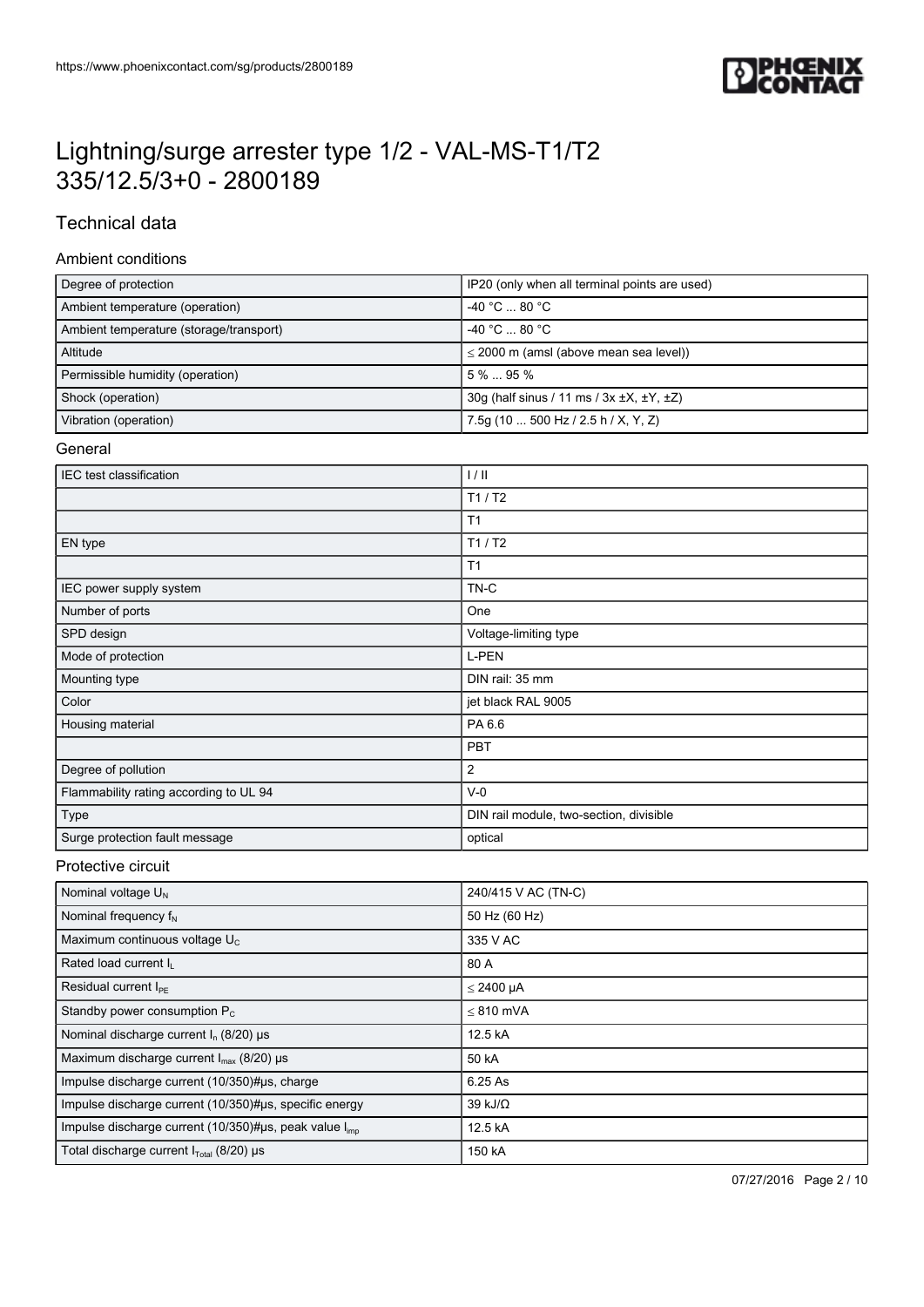

## Technical data

#### Protective circuit

| Total discharge current I <sub>Total</sub> (10/350) µs | 37.5 kA                                |
|--------------------------------------------------------|----------------------------------------|
| Short-circuit current rating Isccs                     | 25 kA                                  |
| Voltage protection level U <sub>n</sub>                | $\leq$ 1.2 kV                          |
|                                                        | $\leq$ 1.6 kV (30 kA - 8/20µs)         |
| Residual voltage U <sub>res</sub>                      | $\leq$ 1.2 kV (at $I_n$ )              |
|                                                        | $\leq$ 1.1 kV (at 10 kA)               |
|                                                        | $\leq$ 1 kV (at 5 kA)                  |
|                                                        | $\leq$ 0.9 kV (at 3 kA)                |
| TOV behavior at $U_T$                                  | 415 V AC (5 s / withstand mode)        |
|                                                        | 457 V AC (120 min / safe failure mode) |
| Response time t <sub>A</sub>                           | $\leq$ 25 ns                           |
| Max. backup fuse with branch wiring                    | 160 A (gG)                             |
| Max. backup fuse with V-type through wiring            | 80 A (gG - 16 mm <sup>2</sup> )        |

### Connection data

| Connection method                | Screw connection                         |
|----------------------------------|------------------------------------------|
| Screw thread                     | M5                                       |
| Tightening torque                | 4.5 Nm                                   |
| Stripping length                 | $16 \text{ mm}$                          |
| Conductor cross section flexible | $1.5$ mm <sup>2</sup> 25 mm <sup>2</sup> |
| Conductor cross section solid    | $1.5$ mm <sup>2</sup> 35 mm <sup>2</sup> |
| Conductor cross section AWG      | 152                                      |

#### UL specifications

| SPD Type                                        | 4CA      |
|-------------------------------------------------|----------|
| Maximum continuous operating voltage MCOV (L-L) | 335 V AC |
| Maximum continuous operating voltage MCOV (L-G) | 335 V AC |
| Nom. voltage                                    | 240 V AC |
| Mode of protection                              | ĿL       |
|                                                 | $L-G$    |
| Power distribution system                       | 3D       |
| Nominal frequency                               | 50/60 Hz |
| Measured limiting voltage MLV (L-L)             | 3570 V   |
| Measured limiting voltage MLV (L-G)             | 2630 V   |
| Nominal discharge current $I_n$ (L-L)           | 20 kA    |
| Nominal discharge current I <sub>n</sub> (L-G)  | 20 kA    |

### UL connection data

| Conductor cross section AWG | $\overline{10}$<br>10  Z |
|-----------------------------|--------------------------|
| Tightening torque           | 30 $lb_f$ -in.           |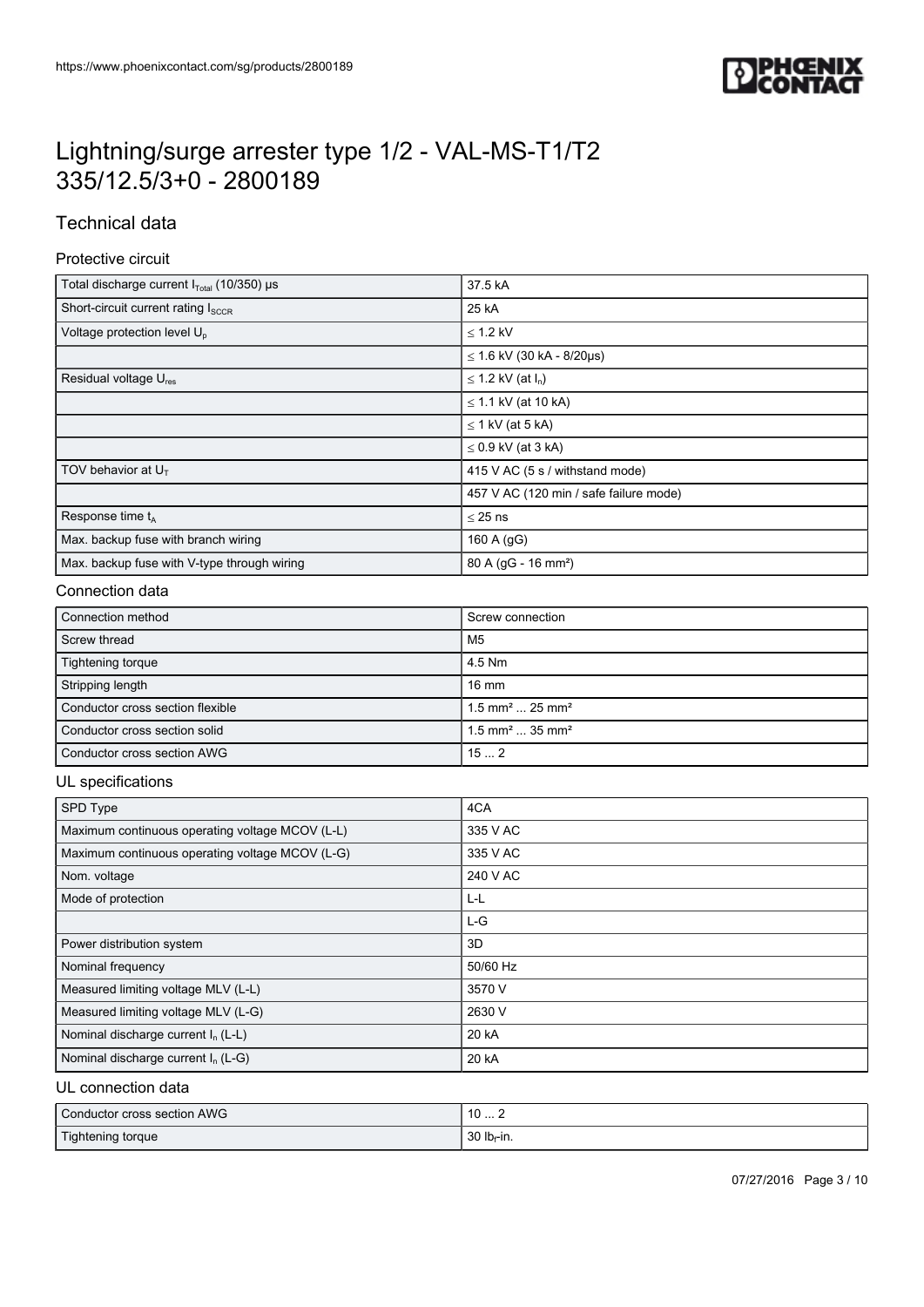

## Technical data

#### Standards and Regulations

| Standards/regulations | IEC 61643-11 2011      |
|-----------------------|------------------------|
|                       | 2012<br>ΞN<br>" 61643- |

## Drawings

Product drawing





Circuit diagram



## **Classifications**

### eCl@ss

| eCl@ss 4.0 | 27140201 |
|------------|----------|
| eCl@ss 4.1 | 27130801 |
| eCl@ss 5.0 | 27130801 |
| eCl@ss 5.1 | 27130801 |
| eCl@ss 6.0 | 27130802 |
| eCl@ss 7.0 | 27130802 |
| eCl@ss 8.0 | 27130802 |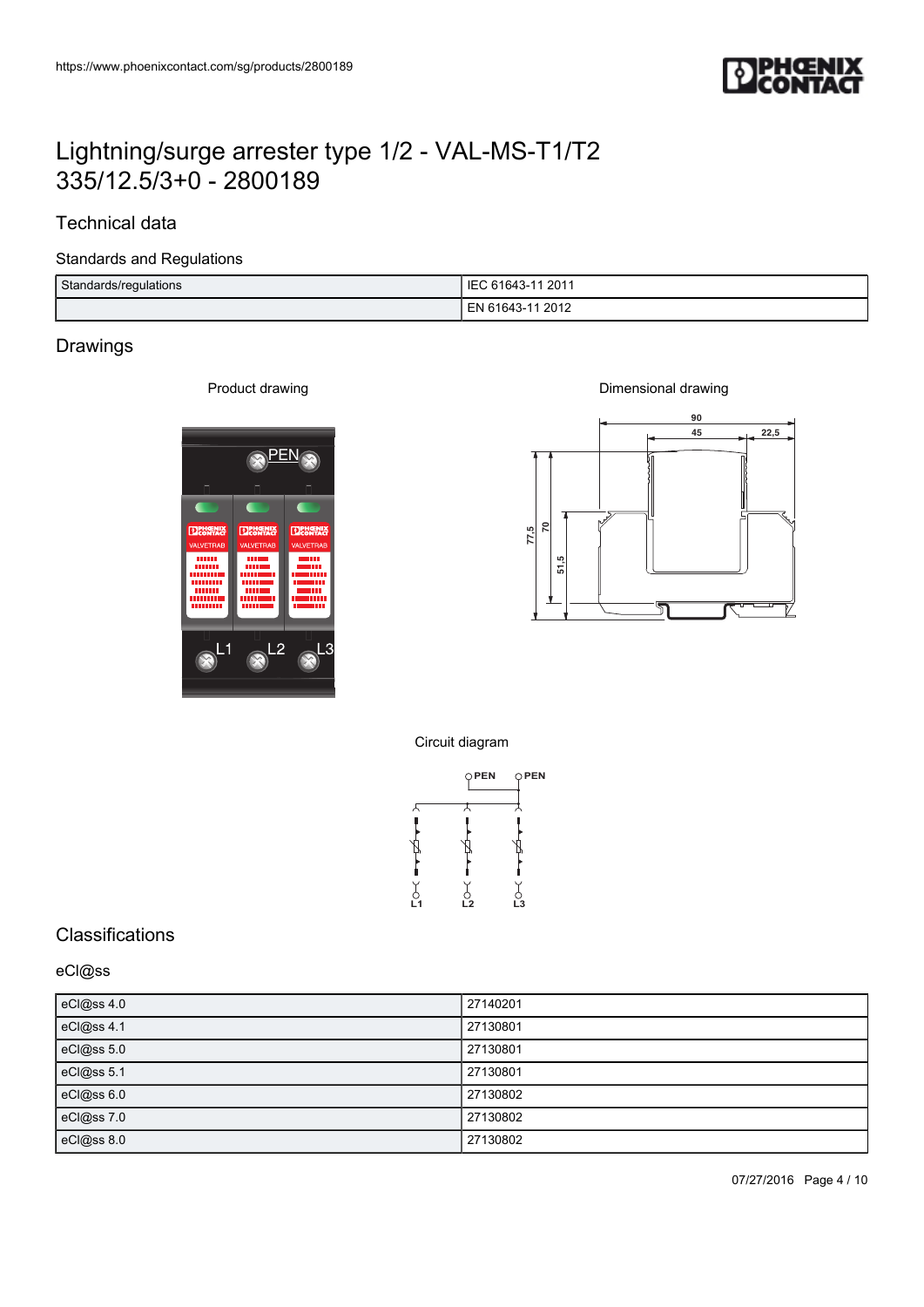

## **Classifications**

eCl@ss

| ``<br>יי ה<br>$\mathbf{u}$<br>,,,<br>.<br>$-$ |
|-----------------------------------------------|
|-----------------------------------------------|

### ETIM

| <b>ETIM 2.0</b> | EC000941 |
|-----------------|----------|
| <b>ETIM 3.0</b> | EC000941 |
| <b>ETIM 4.0</b> | EC000381 |
| <b>ETIM 5.0</b> | EC000381 |

### UNSPSC

| UNSPSC 6.01          | 30212010 |
|----------------------|----------|
| <b>UNSPSC 7.0901</b> | 39121610 |
| UNSPSC 11            | 39121610 |
| <b>UNSPSC 12.01</b>  | 39121610 |
| <b>UNSPSC 13.2</b>   | 39121620 |

## Approvals

#### Approvals

#### Approvals

KEMA-KEUR / ÖVE / CCA / IECEE CB Scheme / GL / UL Recognized / cUL Recognized / EAC / EAC / cULus Recognized

Ex Approvals

Approvals submitted

Approval details

**KEMA-KEUR** 

ÖVE<sup>OVE</sup>

**CCA** 

07/27/2016 Page 5 / 10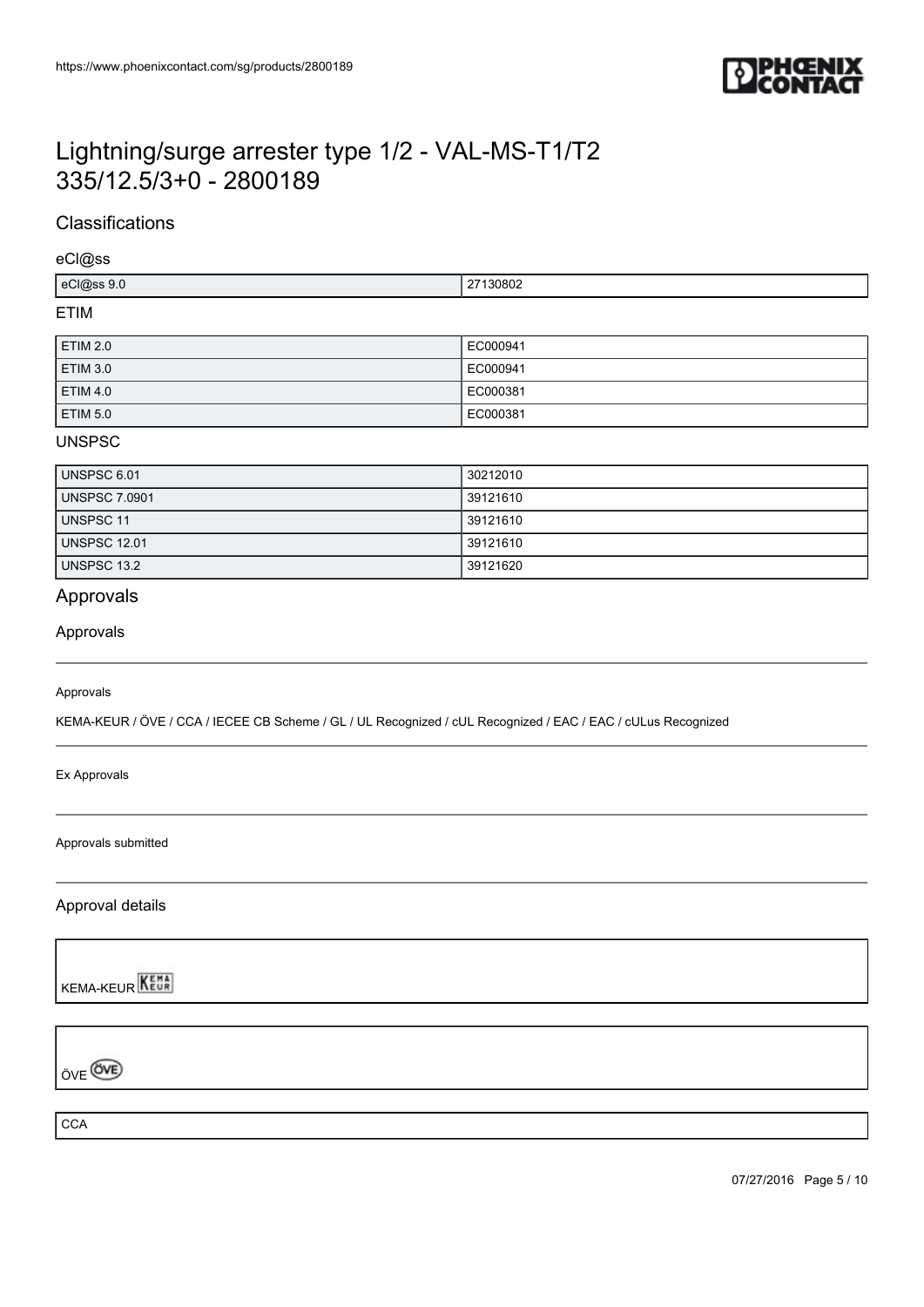

## Approvals

**IECEE CB Scheme** 

GL

UL Recognized **W** 

cUL Recognized

**EAC** 

EAC



### Accessories

Accessories

Bridge

[Wiring bridge - MPB F600X16/ 1GS - 2818355](https://www.phoenixcontact.com/sg/products/2818355)



Wiring bridge flexible, diameter: 16 mm², with a fork-type cable lug on one side, length: 600 mm

[Wiring bridge - MPB F600X16/ 1GS - 2818355](https://www.phoenixcontact.com/sg/products/2818355)



Wiring bridge flexible, diameter: 16 mm², with a fork-type cable lug on one side, length: 600 mm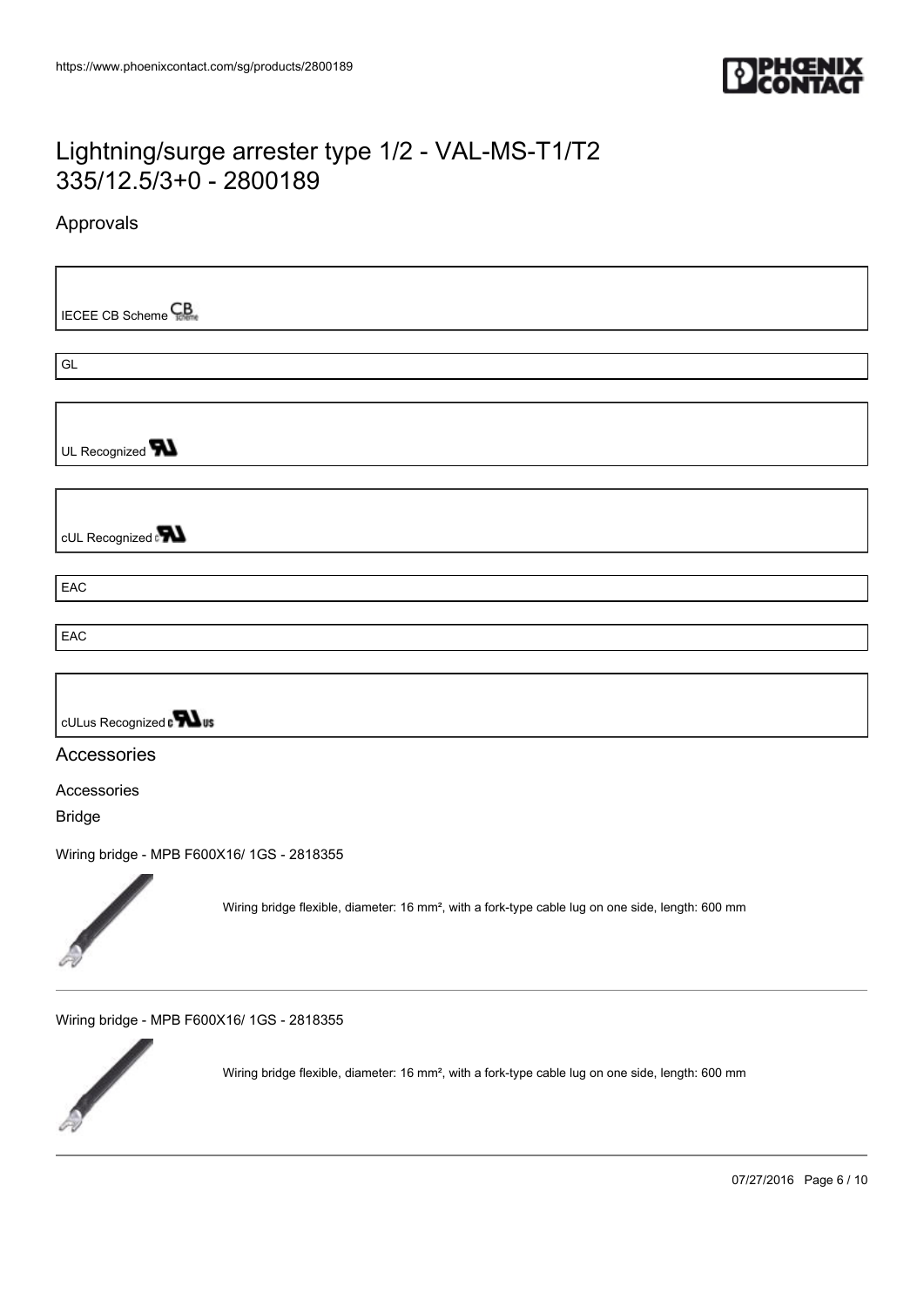

## Accessories

[Wiring bridge - MPB F200X16/ 1GS - 2818339](https://www.phoenixcontact.com/sg/products/2818339)



Wiring bridge flexible, diameter 16 mm², with a fork-type cable lug on one side, length: 200 mm

[Wiring bridge - MPB 18/1-10/1.0.0 - 2830443](https://www.phoenixcontact.com/sg/products/2830443)



Wiring bridge for modules with connecting pitch 17.5 mm, 1-phase, 10 pitches with contact sequence 1-0-0

[Wiring bridge - MPB 18/4-12 - 2809296](https://www.phoenixcontact.com/sg/products/2809296)



Wiring bridge for modules with connecting pitch 17.5 mm, 4-phase, 12-pos.

[Wiring bridge - MPB 18/4- 8 - 2809283](https://www.phoenixcontact.com/sg/products/2809283)



Wiring bridge for modules with connecting pitch 17.5 mm, 4-phase, 8-pos.

[Wiring bridge - MPB 18/3- 6 - 2809241](https://www.phoenixcontact.com/sg/products/2809241)



Wiring bridge for modules with connecting pitch 17.5 mm, 3-phase, 6-pos.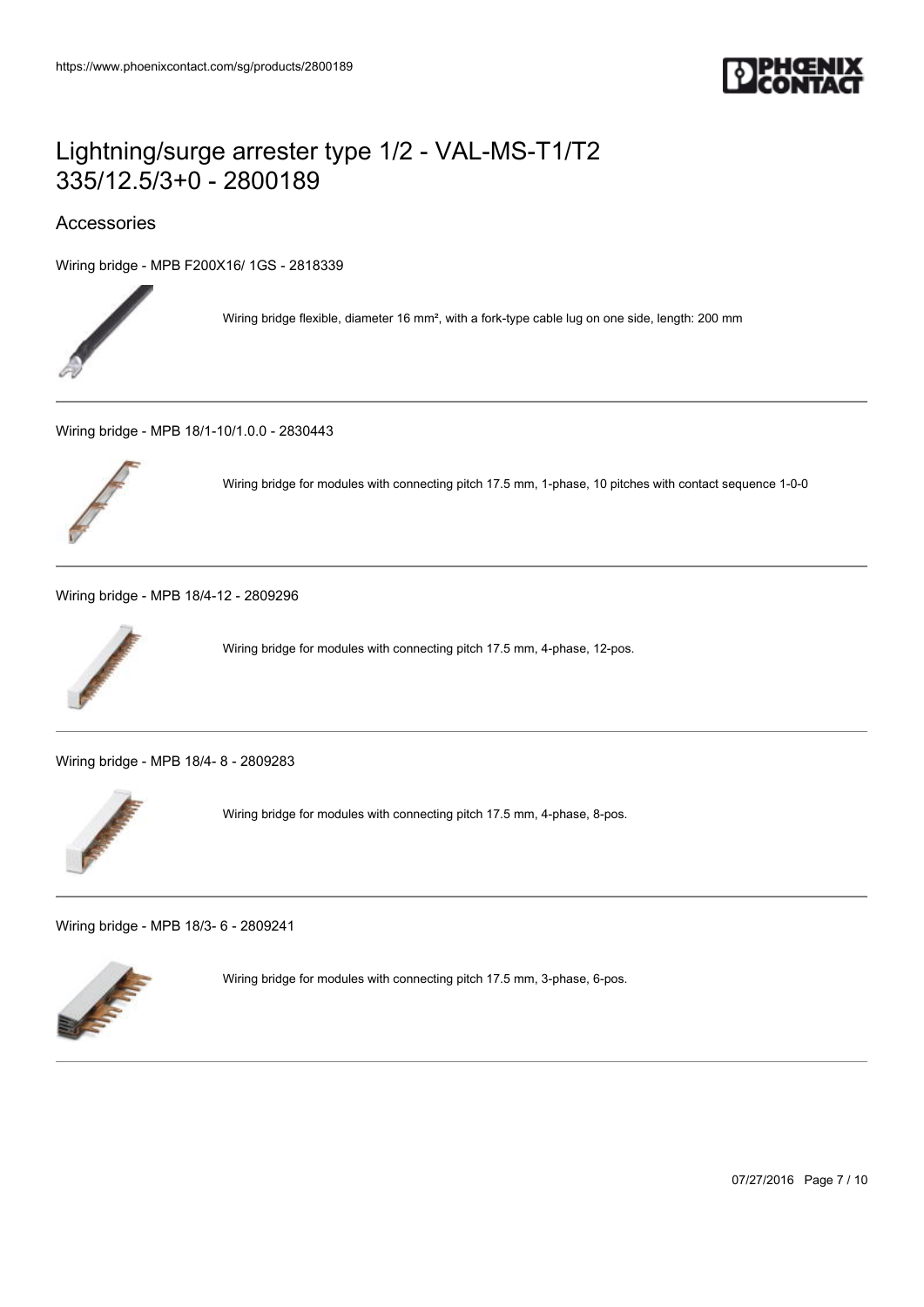

## Accessories

[Wiring bridge - MPB 18/1-57 - 2809238](https://www.phoenixcontact.com/sg/products/2809238)



Wiring bridge for modules with connecting pitch 17.5 mm, 1-phase, 57-pos.

[Wiring bridge - MPB 18/1-12 - 2748593](https://www.phoenixcontact.com/sg/products/2748593)



Wiring bridge for modules with connecting pitch 17.5 mm, 1-phase, 12-pos.

[Wiring bridge - MPB 18/1- 9 - 2748580](https://www.phoenixcontact.com/sg/products/2748580)



Wiring bridge for modules with connecting pitch 17.5 mm, 1-phase, 9-pos.

[Wiring bridge - MPB 18/1- 8 - 2748577](https://www.phoenixcontact.com/sg/products/2748577)



Wiring bridge for modules with connecting pitch 17.5 mm, 1-phase, 8-pos.

[Wiring bridge - MPB 18/1- 6 - 2748564](https://www.phoenixcontact.com/sg/products/2748564)



Wiring bridge for modules with connecting pitch 17.5 mm, 1-phase, 6-pos.

07/27/2016 Page 8 / 10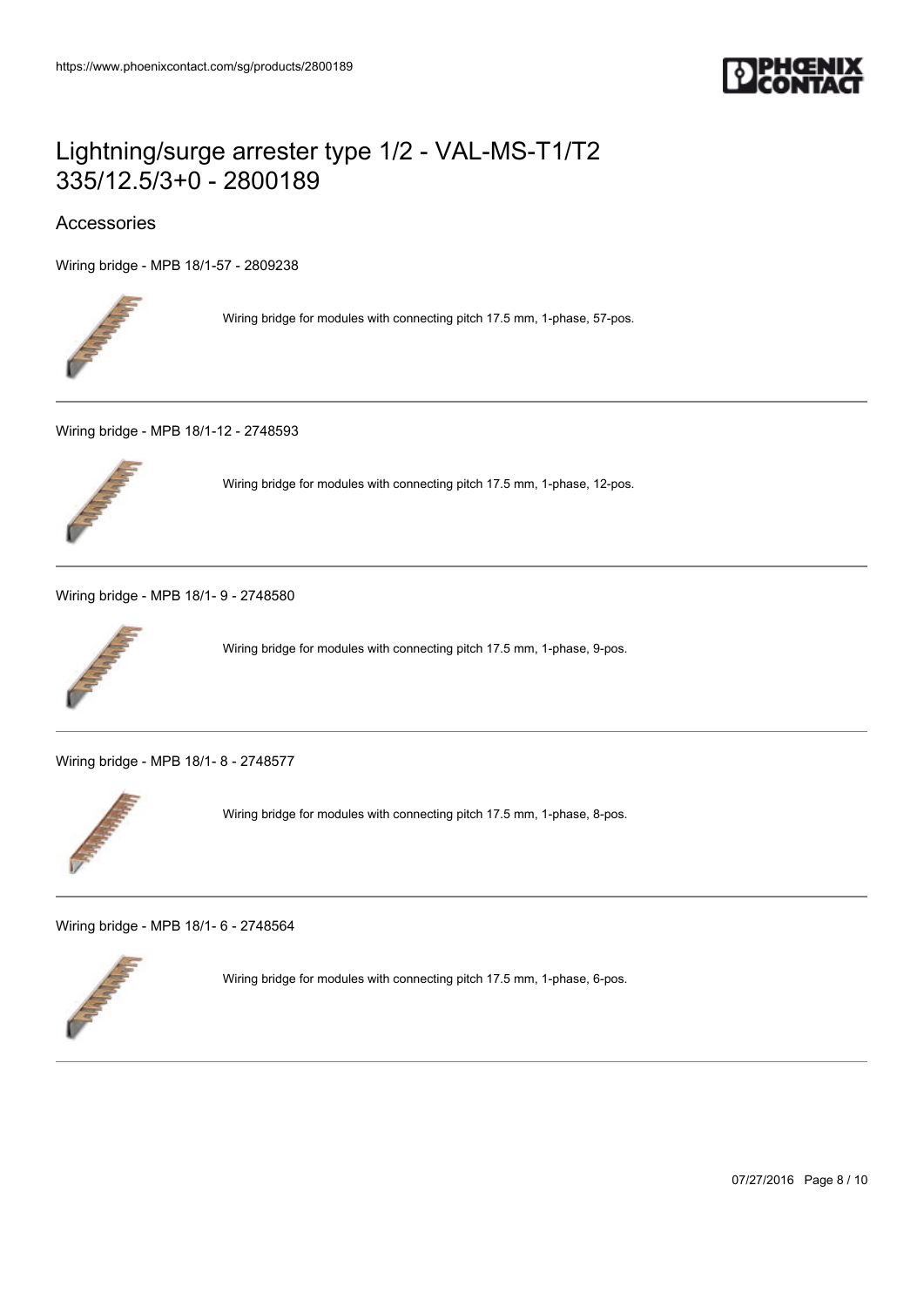

## Accessories

[Wiring bridge - MPB 18/1- 4 - 2809225](https://www.phoenixcontact.com/sg/products/2809225)



Wiring bridge for modules with connecting pitch 17.5 mm, 1-phase, 4-pos.

[Wiring bridge - MPB 18/1- 3 - 2809212](https://www.phoenixcontact.com/sg/products/2809212)



Wiring bridge for modules with connecting pitch 17.5 mm, 1-phase, 3-pos.

[Wiring bridge - MPB 18/1- 2 - 2809209](https://www.phoenixcontact.com/sg/products/2809209)



Wiring bridge for modules with connecting pitch 17.5 mm, 1-phase, 2-pos.

Device marking

[Zack marker strip - ZBN 18:UNBEDRUCKT - 2809128](https://www.phoenixcontact.com/sg/products/2809128)



Zack marker strip, Strip, white, unlabeled, can be labeled with: Plotter, Mounting type: Snap into tall marker groove, for terminal block width: 18 mm, Lettering field: 18 x 5 mm

Feed-through terminal block

[Feed-through terminal block - DK-BIC-35 - 2749880](https://www.phoenixcontact.com/sg/products/2749880)



Feed-through terminal block for VAL and FLT applications

Labeled device marker